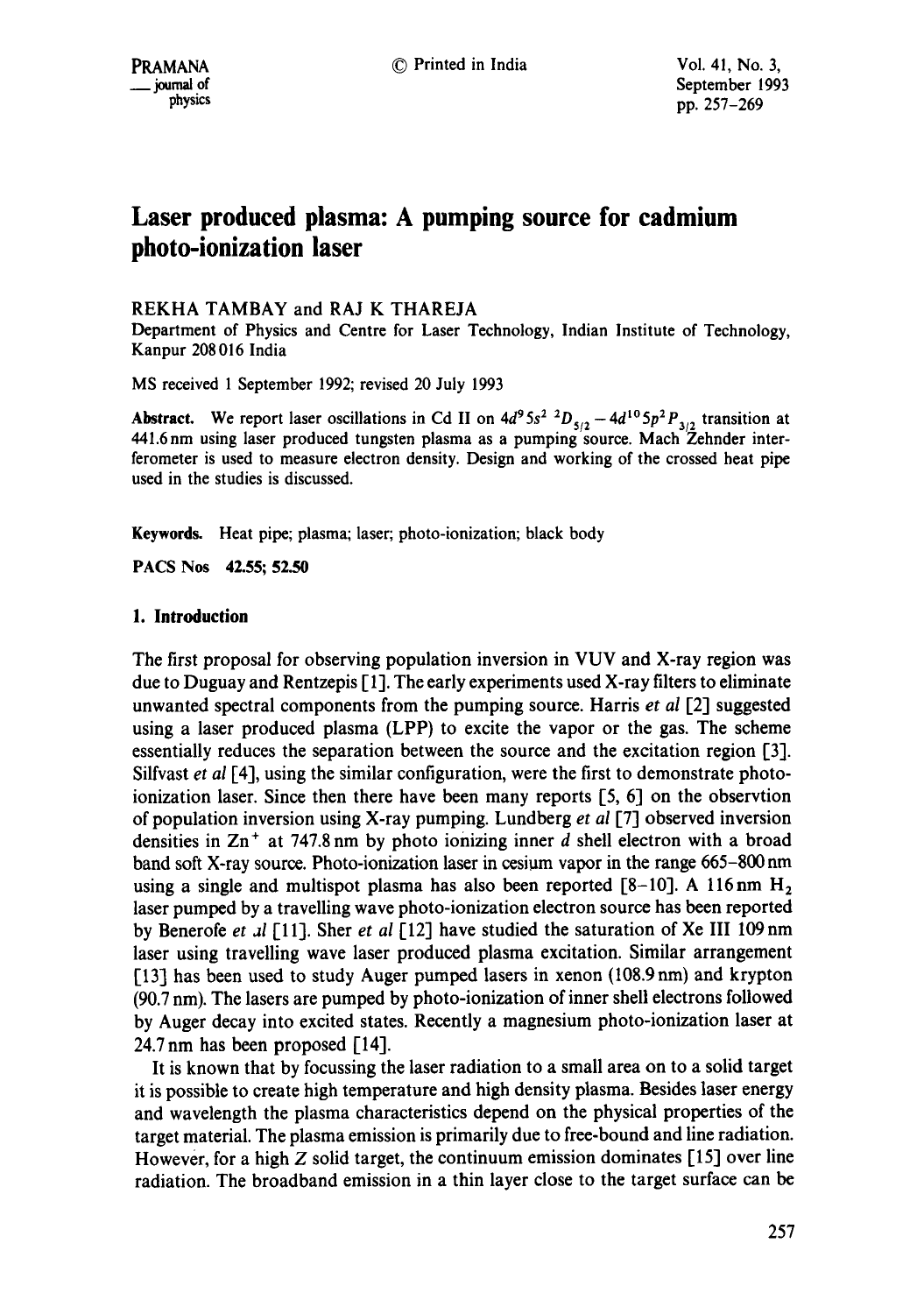approximated to a black body with temperature as that of the plasma. For lower intensities ( $\sim 10^{10}$  W/cm<sup>2</sup>) the temperature [16] of the plasma is given by,

$$
T\approx (I\lambda^2)^{4/9}
$$

while for higher intensities ( $\sim 10^{13}$  W/cm<sup>2</sup>) the temperature scales as,

$$
T\approx 0.6 (I\lambda^2)^{2/3}.
$$

Studies on LPP of different target materials, in the intensity range  $10^{11}$ - $10^{12}$  W/cm<sup>2</sup> have shown that for high Z elements the peak of the emission spectrum is shifted towards shorter wavelength [17]. Thus by choosing the target material we can match the emission spectrum with that of the photo-ionization cross section. The conversion efficiency of laser energy into photon flux in the soft X-ray region up to  $50\%$  has been reported [18]. The laser produced plasmas of a high atomic number transition element such as tungsten, tantalum etc. have been used as black body sources.

In the present work we have studied cadmium metal vapor plasma in a crossed heat pipe. The studies were done with and without a background LPP. A Nd:YAG (DCR-4G, Spectra Physics) laser and its harmonics delivering 1 J energy in 8.0 ns (FWHM) at fundamental was used for plasma production. Laser oscillations were observed in Cd II at 441.6 nm using tungsten plasma as a pumping source. Electron density was measured using a Mach Zehnder interferometer in which heat pipe formed one arm of the interferometer. The present report is organized as follows: In §2 experimental set up and various diagnostics developed for this work are described. Section 3 contains the studies on metal vapor plasma in a heat pipe. In §4 cadmium photo-ionization laser on  $4d^95s^2$   $^2D_{5/2}$  -  $4d^{10}5p^2P_{3/2}$  transition at 441.6 nm is described. In § 5 we discuss various aspects of the present work.

# **2. Experimental'techniques**

Heat pipe is a well known device for producing homogeneous metallic vapors. The early experiments for generation of homogeneous metallic vapors used furnaces of different types; hot cathode diode, atomic beam devices, burner systems or other similar instruments. However, to get homogeneous temperature and density distribution, sophisticated radiation shields and heat baffles were used with most of these devices [ 19, 20]. Another difficulty was that of the windows. Since at high temperature many vaporized species are highly reactive, vapors were kept away from windows by means of traps. Even for nonreactive vapors, the temperature of the windows was kept higher in order to prevent vapor condensation on the windows. Either of the techniques introduces uncertainties in determining the number density of particles because of poorly defined boundary layers. This uncertainty can be reduced by using a 'heat pipe' [21]. The device has been successfully used in resonance fluorescence experiments on alkali molecules [22], harmonic generation in metal vapor gas mixture [23] and also for metal vapor lasers. However, the dynamics in a heat pipe oven cannot be worked out in a simple way, the optimum working conditions have been determined in an empirical way. It is observed that if the central part of the heat pipe is overheated the conditions are changed [24, 25].

Figure 1 shows a crossed heat pipe used for our studies. The crossed heat pipe was made using a stainless steel pipe of 2.5 cm diameter and of 2–3 mm wall thickness. The length of each arm of the pipe was 16cm. An annular stainless steel plate with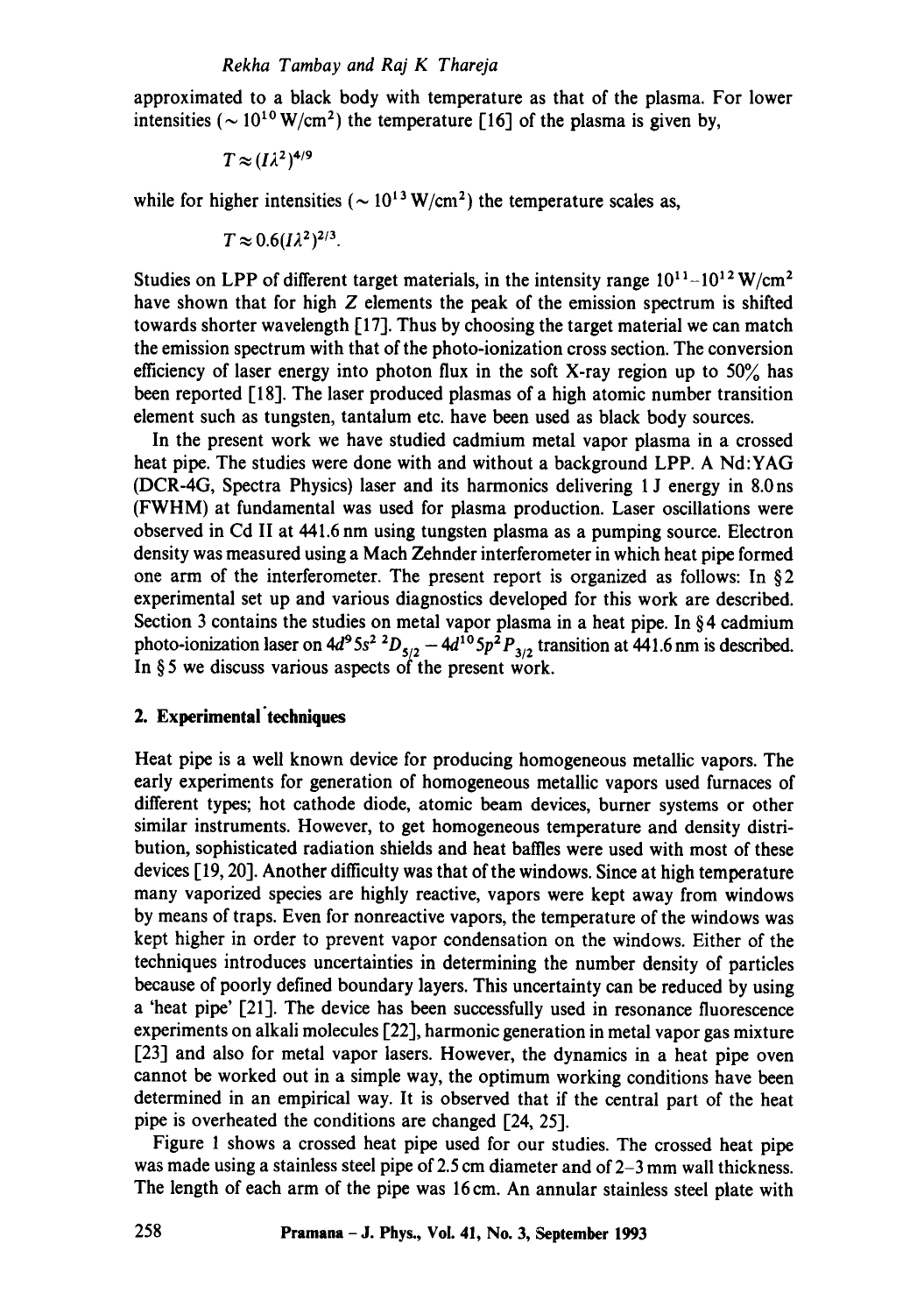*Laser produced plasma: A pumping source for laser* 



Figure I. Design of crossed heat pipe.

O-ring groove was welded to each end of the pipe. Quartz windows were pressed on to the pipe by O-rings contained in the annular stainless steel flange plates. To avoid deposition of vapors on the windows, water jacket was provided at the ends of each ofthe four arms. To start with, the heat pipe was thoroughly cleaned with hydrochloric acid and acetone. Clean stainless steel mesh was rolled into layers and was inserted in the arms of the heat pipe. The heat pipe was connected to the vacuum system through copper tubing. The vacuum system consisted of a rotary pump and an oil diffusion pump giving vacuum better than  $10^{-4}$  torr. Gas filling arrangement consisted of a He cylinder and a glass bulb which served as a reservoir. The bulb was first evacuated and then filled in with He at about 520 torr pressure. Heat pipe was evacuated to a pressure less than  $10^{-4}$  torr, and then filled with the He gas at the desired pressure. An oil manometer was used to monitor pressure. The central zone was heated using a heating tape wrapped uniformly around the heat pipe and a fire brick structure covered the heated zone to reduce convection losses. A chromel alumel thermocouple was used to monitor temperature of the central zone. A temperature controller (Aplab, Type PTC-372) was used to control the temperature to a desired value. The temperature variation was maintained within  $\pm 5^{\circ}$ C. During this temperature variation the cadmium vapor pressure is nearly constant. The empty heat pipe (with mesh) was baked for several hours continuously at high temperature (about 500°C) under vacuum. Once the system was baked small pieces of pure cleaned cadmium metal were kept carefully at the center of the heat pipe. The system was then evacuated to  $\leq 10^{-4}$  torr and then filled in with He gas at a desired pressure. The metal vapor plasma was generated by focussing Nd:YAG laser at the centre of the heat pipe. In order to study cadmium plasma in the presence of a high  $Z$  target, a tungsten target fixed to a rod was inserted into one of the arms of the heat pipe. The tungsten plasma was used as a pumping source to pump Cd vapors. To observe laser oscillations in Cd II at 441.6nm a cavity was aligned normal to the direction of the incident (1.06  $\mu$ m) laser beam. The pumping flux from the target is absorbed as it propagates through the vapor medium and hence affects the density and temperature of the vapor plasma. In order to account for the effect one needs to calculate plasma parameters viz. temperature and density.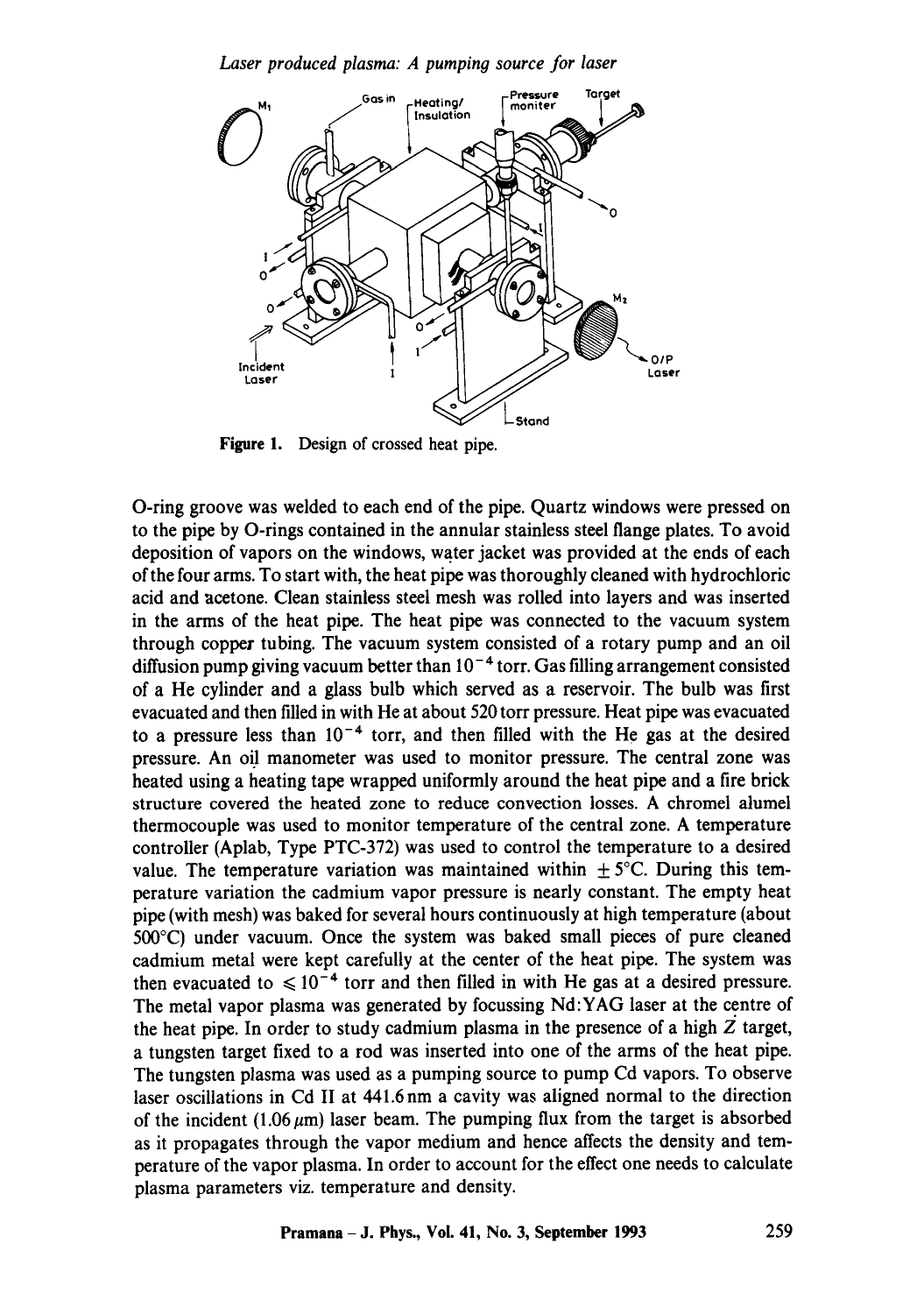#### 2.1 *Temperature measurement*

The usually employed techniques to measure plasma temperature are a) Langmuir probes, b) measurement of intensity ratio of spectral lines. We have used line intensites of cadmium plasma to determine the electron temperature [26].

#### 2.2 *Density measurement*

The electron density of a plasma is usually measured employing either the spectroscopic or an optical technique. In the former class the most widely used technique is to estimate Stark broadening of a particular transition [27]. For our present studies we have used optical technique to estimate density of the plasma. Optical diagnostics techniques are based on measuring the refractivity of a plasma by directly comparing the phase of a probe wavelength passing through the plasma with a reference. The measurement of phase shift provides us the density of electrons [28]. Studies on measurement of densities of electron and neutral atoms in a carbon plasma have been reported [29] using a two wavelength interferometry. In our studies we have used a Mach Zehnder interferometer 130] for measurement of plasma density. The experimental layout of Mach Zehnder interferometer is shown in figure 2. A  $2\omega_0$  $(0.532 \,\mu\text{m})$  radiation was used as a probe beam. The collimated probe was split into two beams to equal intensity at beam splitter  $BS_1$  and were recombined at the beam splitter  $BS_2$ . The dispersive element, plasma in a heat pipe oven in our case, is kept in one arm of the interferometer and a compensating glass plate is inserted in the



 $M_1$ ,  $M_2$  -reflecting mirror; BS1, BS2 -beam splitter S - spatial filter and collimator ; L - lens

Figure 2. Mach Zehnder interferometer for density measurement.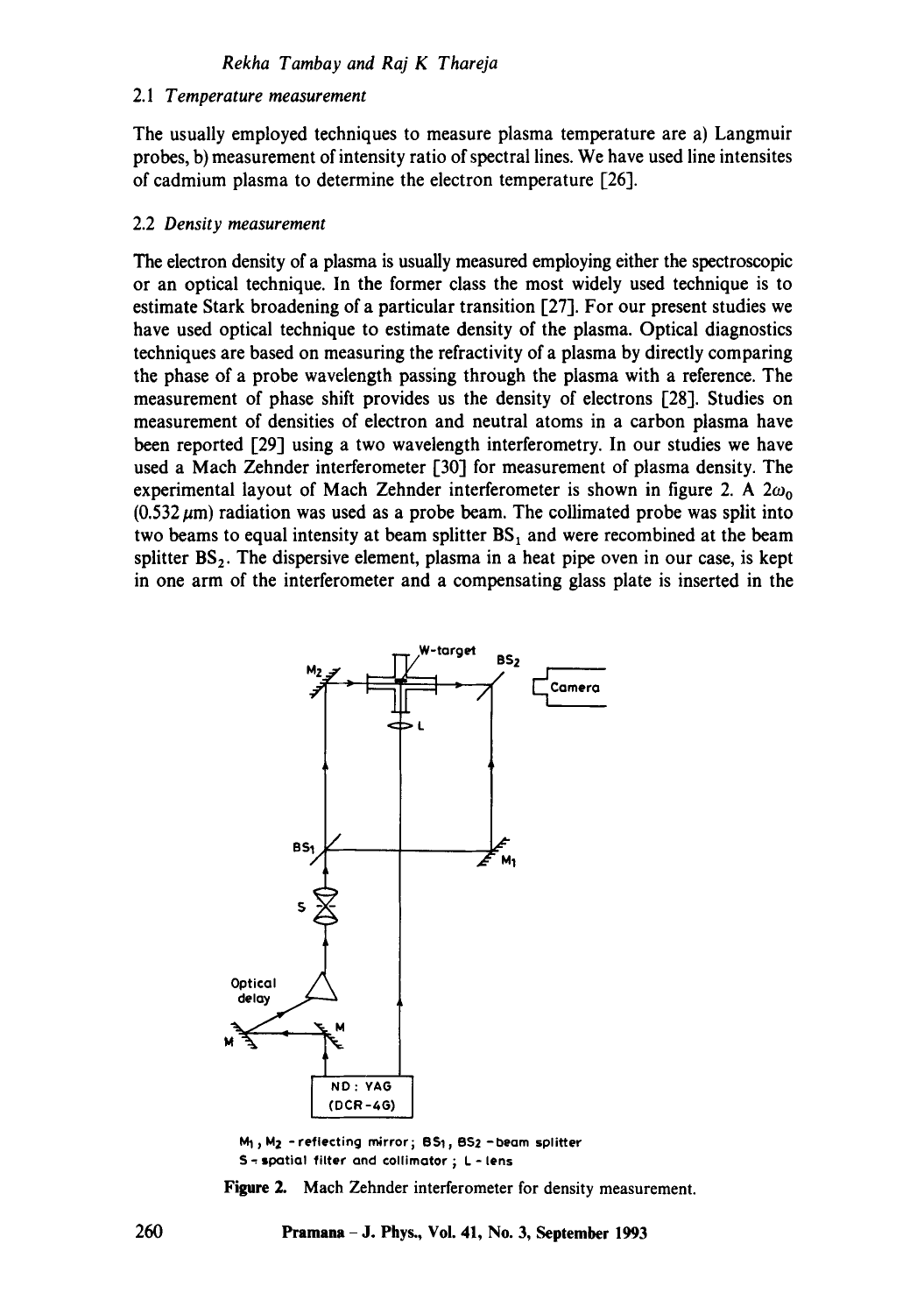other arm of the interferometer. The phase difference between the two beams is given by,

$$
\Delta \varphi = \frac{2\pi}{\lambda_p} \int_0^{r_0} (1 - \mu) dy
$$
 (1)

where  $\mu$  is the refractive index of the plasma,  $\lambda_p$  the probe wavelength, and  $r_0$  is the size of the plasma. The phase difference  $\Delta\varphi$  given by (1) produces a shift in the fringes. The interferograms thus obtained are analysed using Abel inversion technique [31]. The technique is used for finding the radial dependence of a quantity *e(r)* e.g. refractive index, emission coefficient etc. when measurements of the line integral of  $\varepsilon(r)$  are made along the chords of an axially symmetric plasma or other dielectric medium. If the measured quantity is  $N(x)$  for a chord distant x from the axis we have

$$
N(x) = 2 \int_0^{(r_0^2 - x^2)^{1/2}} \varepsilon(r) dy
$$
 (2)

 $\varepsilon(r)$  is given by the Abel integral [31]

$$
\varepsilon(r) = -\frac{1}{\pi} \int^{r_0} \frac{N'(x)}{(x^2 - r^2)^{1/2}} dx.
$$
 (3)

The integral (3) is evaluated numerically with  $N'(x) = \partial N/\partial x$  being found [32] from the experimental data  $N(x)$ . Following Bockasten [31] the integral can be written as a series

$$
\varepsilon_{j} = \frac{1}{r_{0}} \sum_{k=0}^{n-1} a_{jk} N_{k}
$$
 (4)

 $a_{ik}$ 's are the Abel coefficient,  $r_0$  is the size of the plasma and  $N_k$  is the value of  $N(x)$ for which  $x = \{kr_0/n\}$ , *n* is the number of channels. A computer programme was developed to calculate the Abel coefficients and also to calculate the radial dependence of electron density. From eqs (1), (2) and (4), we have

$$
n_e(r) = \frac{4\pi^2 m \varepsilon_0 c^2}{e^2 \lambda_p} \frac{1}{\Delta} \varepsilon_j
$$
 (5)

where  $\Delta$  is the fringe spacing. Equation (5) gives the radial dependence of electron density.

Mach Zehnder interferometer has been used for measuring densities of various atomic and ionic levels in the laser excited barium vapor [33]. A 1  $\mu$ s long dye laser pulse tuned at wavelength of 553.5 nm was used to excite Ba vapor. The probe beam used for interferometric studies was a 1 ns long broad band (417-608 nm) dye laser. Interferometric studies of laser induced surface heating and deformation of metal and semiconductor have also been carried out [34]. Time resolved electron density measurements in an ArF excimer laser discharge have been reported [28] using He-N<sub>2</sub> laser (337.1 nm) as a probe beam. Recently density measurement of Ti atoms, in laser produced Ti vapor plasma has also been reported [35]. The plasma was produced using a YAG laser of 1.5 ns duration, and a  $N_2$  laser (337.1 nm) of 10 ns pulse duration was used as a probe beam. Other techniques like Schliren [36] and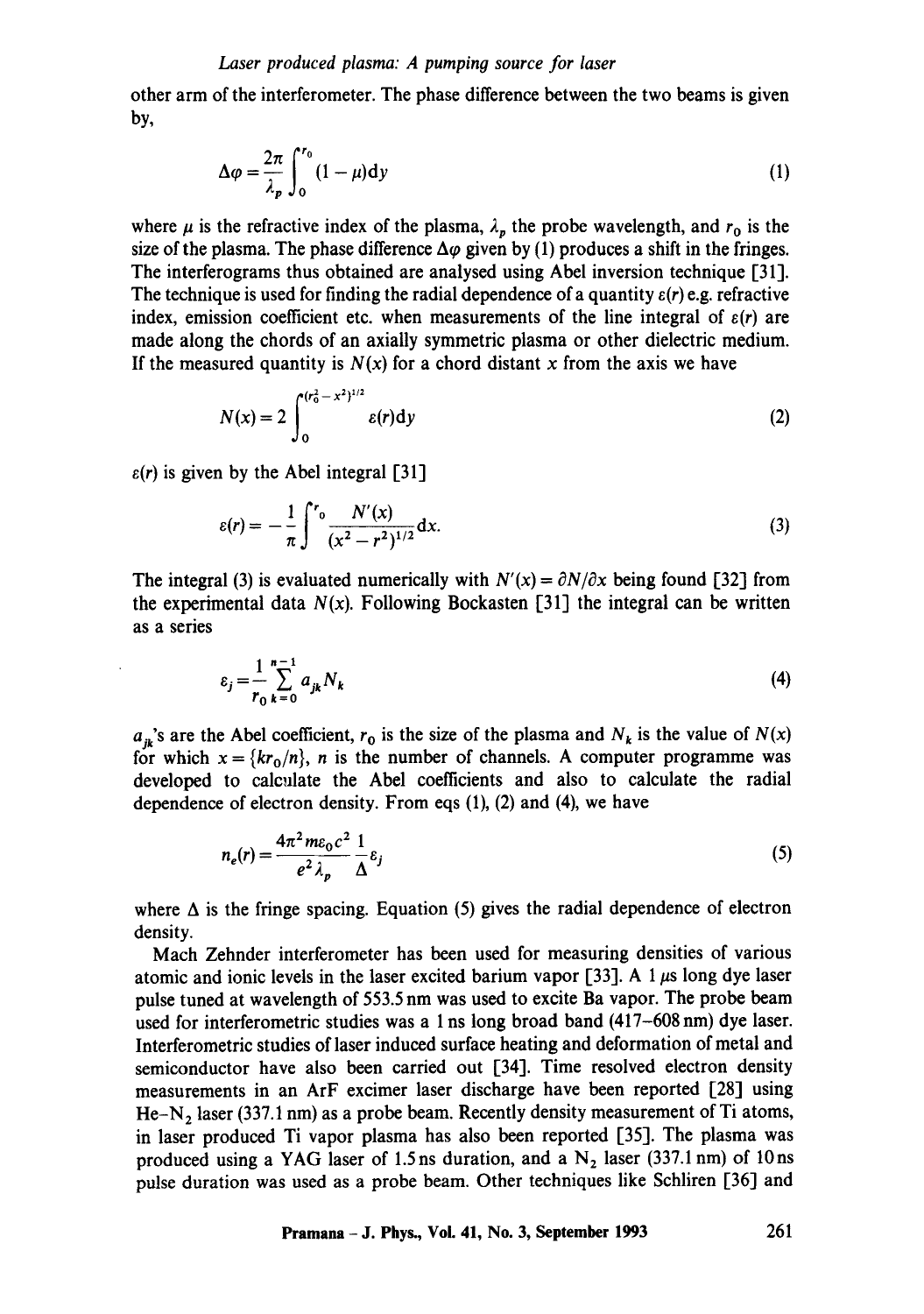## *Rekha Tambay and Raj K Thareja*

Shadowgraphy [37] have also been employed for density measurement. These techniques depend on deviation of the beam which is proportional to the first and second derivatives of the electron density. In these techniques no separate reference beam is used; the intensity variations arise by virtue of local intensification of the probe beam due to refraction. Such systems are easy to align compared to interferometers but the analysis of the results is difficult.

## **3. Studies on cadmium metal vapor plasma**

In this section studies on cadmium metal vapor plasma in the presence of a high  $Z$ LPP are presented. The laser beam from a Nd:YAG laser was focussed at the center of the heat pipe using a quartz lens. The temperature was slowly raised to 450°C with He gas pressure of 7 torr, no cadmium plasma was observed visually. However, when the buffer gas pressure was increased to 52 torr and the temperature kept at 400°C a weak cadmium plasma was observed. Increasing temperature further at the same buffer gas pressure increased the intensity of the plasma. An intense green ball of cadmium plasma could be seen on viewing through one of the side arms when the heat pipe was operated at 500°C. Figure 4 shows a Cd spectrum at temperature of 500°C and He pressure of 77 torr, recorded using a monochromator set up shown in figure 3. The laser energy was 900 mJ in 8 ns pulse. An estimate of the temperature of metal vapor plasma was made by taking ratio of the intensities of the spectral lines. The observed temperature is 0.5 eV. It was also observed that on increasing the temperature of the heat pipe beyond 500°C the intensity of the green blob decreased. This may be due to particulate formation [25, 38] the so-called 'fogging' in the heat pipe. To confirm and visually observe the formation of dusters, a weak He-Ne laser beam was sent close to the centre of the heat pipe. The pattern in transmitted laser beam was observed on a wall, about 4 m away from the heat pipe.



 $L_1$ ,  $L_2$  - Lenses; M - Monochromator; CR-Chart recorder; PMT- Photomultiplier tube

**Figure** 3. Experimental set-up for recording plasma emmision.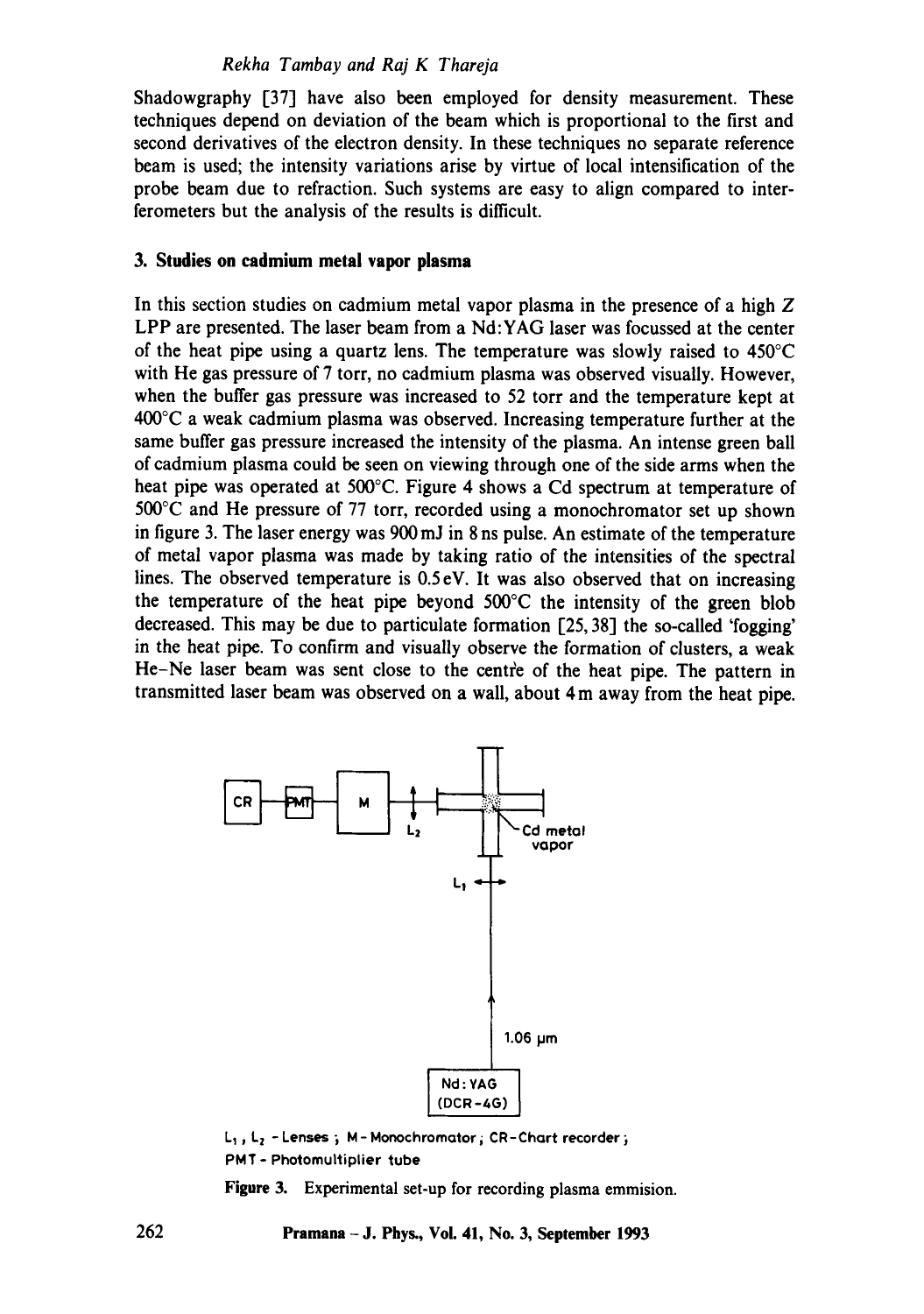

**Figure 4.**  Visible spectrum of Cd metal vapor plasma at a He pressure of 77 torr.

The convective movement of the dust-like particles was clearly visible in the beam. We feel that this particulate formation is due to cadmium clusters created by condensation of the metal vapors in the cold zone at the boundary with the buffer gas. Similar effect was also observed if the central part of the heat pipe was suddenly overheated. Thus the poor conditions of operation for the heat pipe, result in cluster formation of the metal. Obtaining a high Cd density required for efficient plasma production appears to be the most difficult technical problem in the experiments, such as ours. Our experience shows that the temperature of the heat pipe should be increased very slowly and should not exceed the value at which the vapor pressure of the metal vapor and buffer gas pressure are equal [24].

In order to look at the possibility of using laser produced plasma as a pumping source for photo-ionization  $Cd^+$  laser oscillating at 441.6 nm, a tungsten target fixed to a rod was inserted into one of the arms of the heat pipe opposite to the direction of the incident laser beam. The target rod was continuously rotated by an electric motor to avoid crater formation. The laser radiation was focussed to a spot of 100  $\mu$ m onto the tungsten target with helium gas at a pressure of 7 torr. No heating of the heat pipe was done. A bluish white plasma of tungsten was visually seen at the target surface. The density of the laser produced tungsten plasma was estimated using a Mach Zehnder interferometer as described earlier in §2.2. Figure 5 shows the radial density distribution of tungsten plasma at a distance of 1-2 mm from the target. The delay between the 1.06  $\mu$ m beam and the probe beam was 19 ns. This was the optimum value of the delay. For lower values the plasma expansion was very fast and the fringes close to the target were quickly merged, while for higher value of delays the shift was very small.

In order to photo-ionize the cadmium metal vapor, the heat pipe temperature was raised to 420°C with a He pressure of 7 torr and the laser radiation was focussed onto the tungsten target. We observe a bluish white plasma very close to the target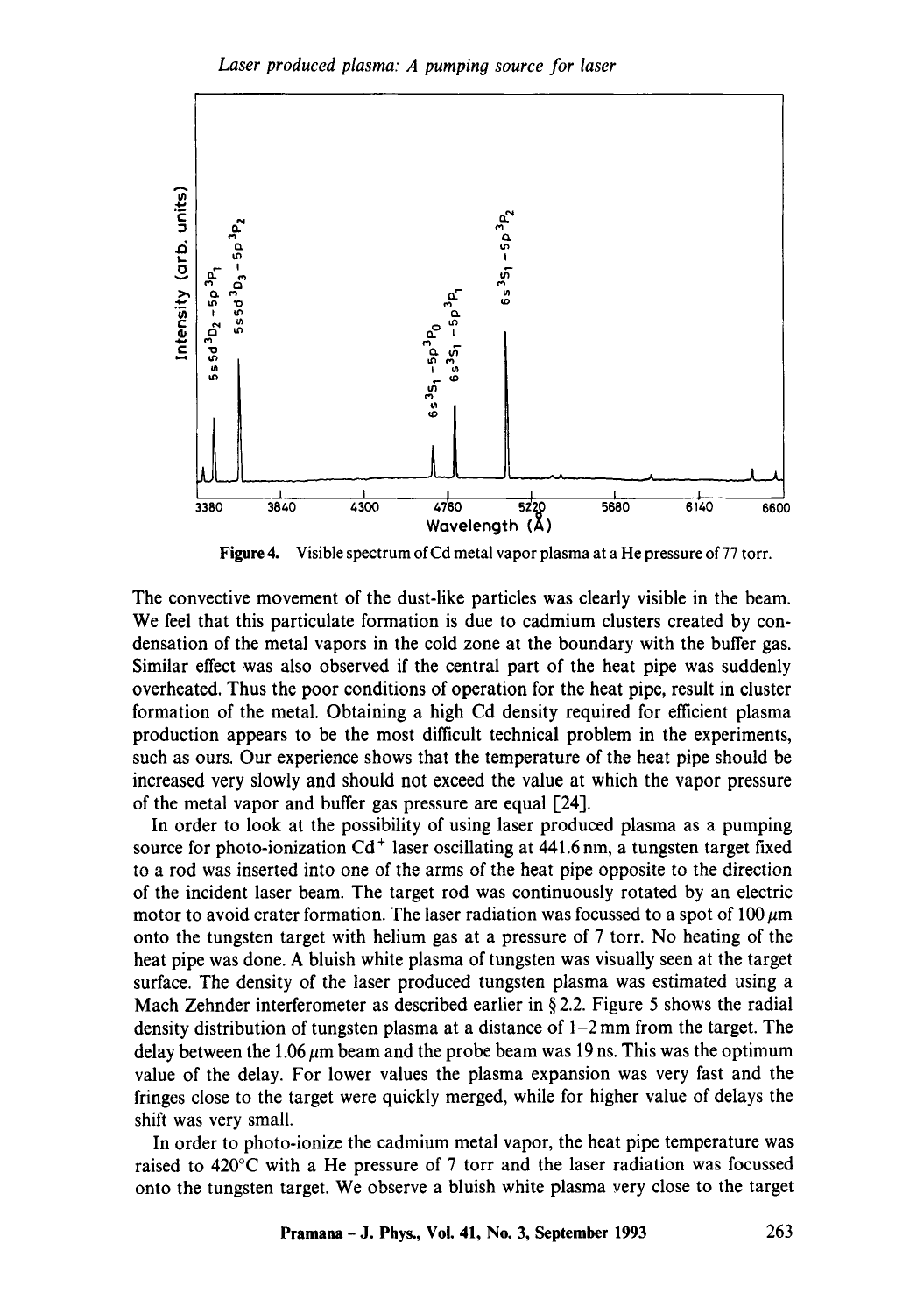

Figure 5. Radial density profile of tungsten plasma at 1–2 mm distance from the target.



Figure 6. Visible spectrum of Cd metal vapor in the presence of tungsten plasma.

surface and green plasma due to cadmium vapor extending up to 8 mm away from the tungsten surface. The Cd emission spectrum shown in figure 6, recorded in the presence of tungsten target shows an increase in intensity of all lines and Cd II lines which were absent in figure 4 are also observed. Thus laser produced plasma can be a very effective source for getting higher ionic states. We estimate temperature of Cd plasma at 4 mm away from the surface of the target to be 0.3 eV.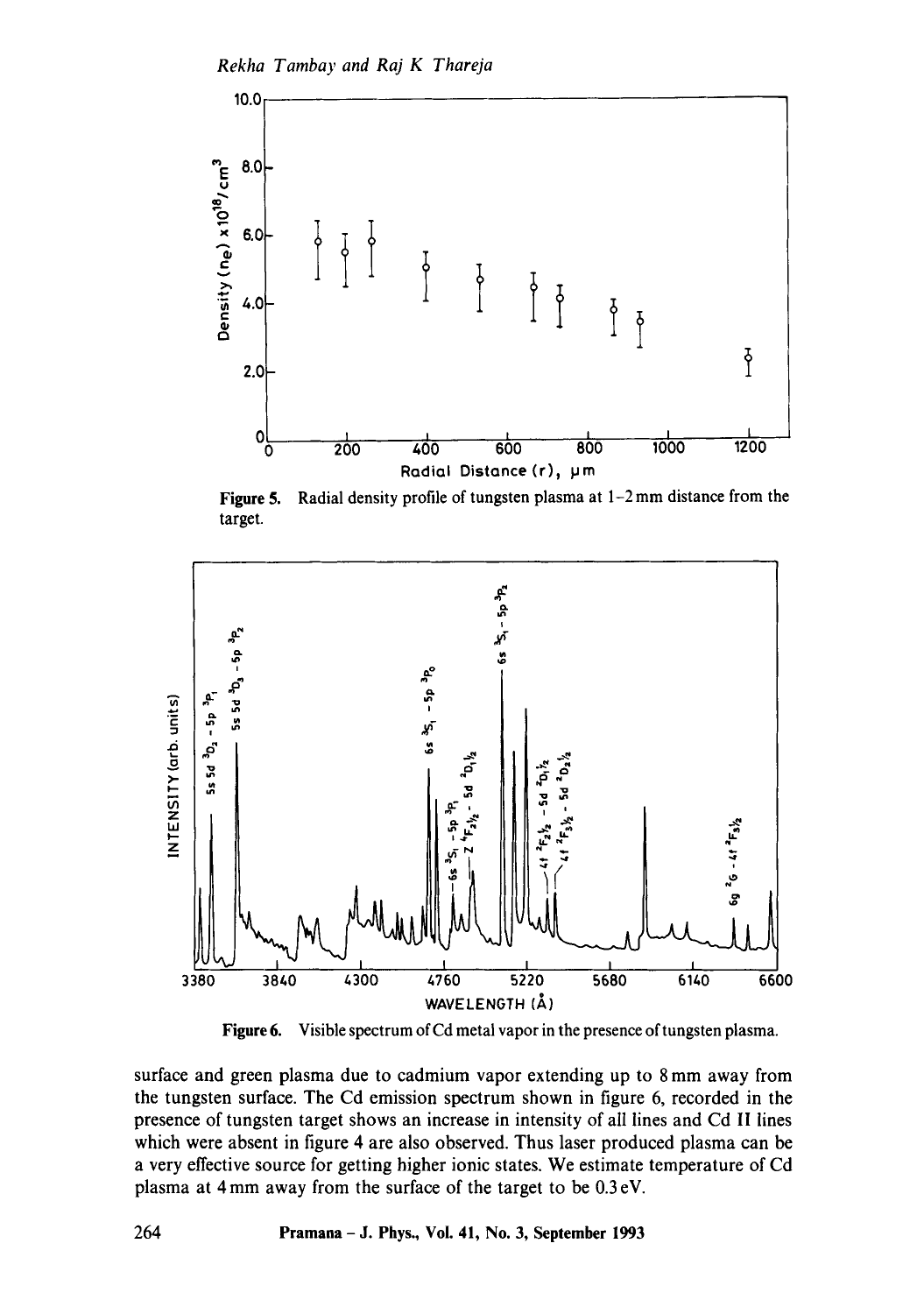## **4. Laser oscillations**

Here we describe the laser oscillations on  $4d^95s^2$   ${}^2D_{5/2} - 4d^{10}5p~{}^2P_{3/2}$  transition at 441.6 nm using tungsten plasma as a pumping source. The population inversion occurs between the  $4d^9 5s^2$  state and  $4d^{10} 5p$  state. As said earlier, for high Z target continuum radiation dominates over the line radiation. The broad band soft X-ray emission from a laser produced plasma directly populates the upper laser level from the ground level. The pumping rate is essentially determined by the photon density of the pumping source. The fact that at short wavelength, inner-shell photo-ionization has a higher probability than ionization of a outer electron, the most probable process with the radiation peaked in the range 200–300 Å for high Z target is photo-ionization. The experimental set-up used by us for observing laser oscillations in Cd at 441.6 nm is shown in figure 7. A crossed heat pipe described in  $\S 2$  was used to produce homogeneous vapors of cadmium. The heat pipe was operated at 420°C with helium pressure of 7 torr. The cavity was formed using two He-Cd mirrors such that  $g_1 g_2 \approx 0.65$ . One of the mirrors was totally reflecting while the other had about  $1\%$  transmission at 441.6 nm, through which the laser output was monitored. The ends of the heat pipe along the axis of the resonator were fitted with windows set at Brewster angle. The optical axis of the resonator was parallel to the target (tungsten) surface. The output signal was sensitive to the alignment of the resonator axis, with a slight movement of either mirrors the stimulated emission fell to a very low value. The output was detected through a monochromator (HRS-2 Jobin-Yvon) using a photomultiplier tube (IP28, Hamamatsu, rise time 2.2 ns). To see the effect of the input laser energy (Nd:YAG) on the output of Cd II laser at 44t.6nm, experiment was performed at 100, 200 and 300 mJ of input energy. Figure 8 shows the variation of laser output with input laser  $(1.06~\mu m)$  energy. Because of target etching at high input energies we were not able to go beyond 300 mJ of input energy but it is expected that the laser output will increase with input energy. Although we observed laser oscillations close to the target surface, the optimum position of the resonator axis was found to be 4 mm away and parallel to the target surface. Since very close to the target surface the pumping flux is high, one expects high inversion densities but electron collisions depopulate the upper laser level. At larger distances the output is decreased due to the reduced pumping flux from the diverging X-rays. The coupling efficiency of the pumping flux and the lasing plasma depends on the configuration used for photo-ionizing source and metal vapor plasma. The emission from the laser



Figure 7. Experimental set-up for observing laser oscillations.

**Pramana** - J. Phys., Vol. 41, No. 3, September 1993 265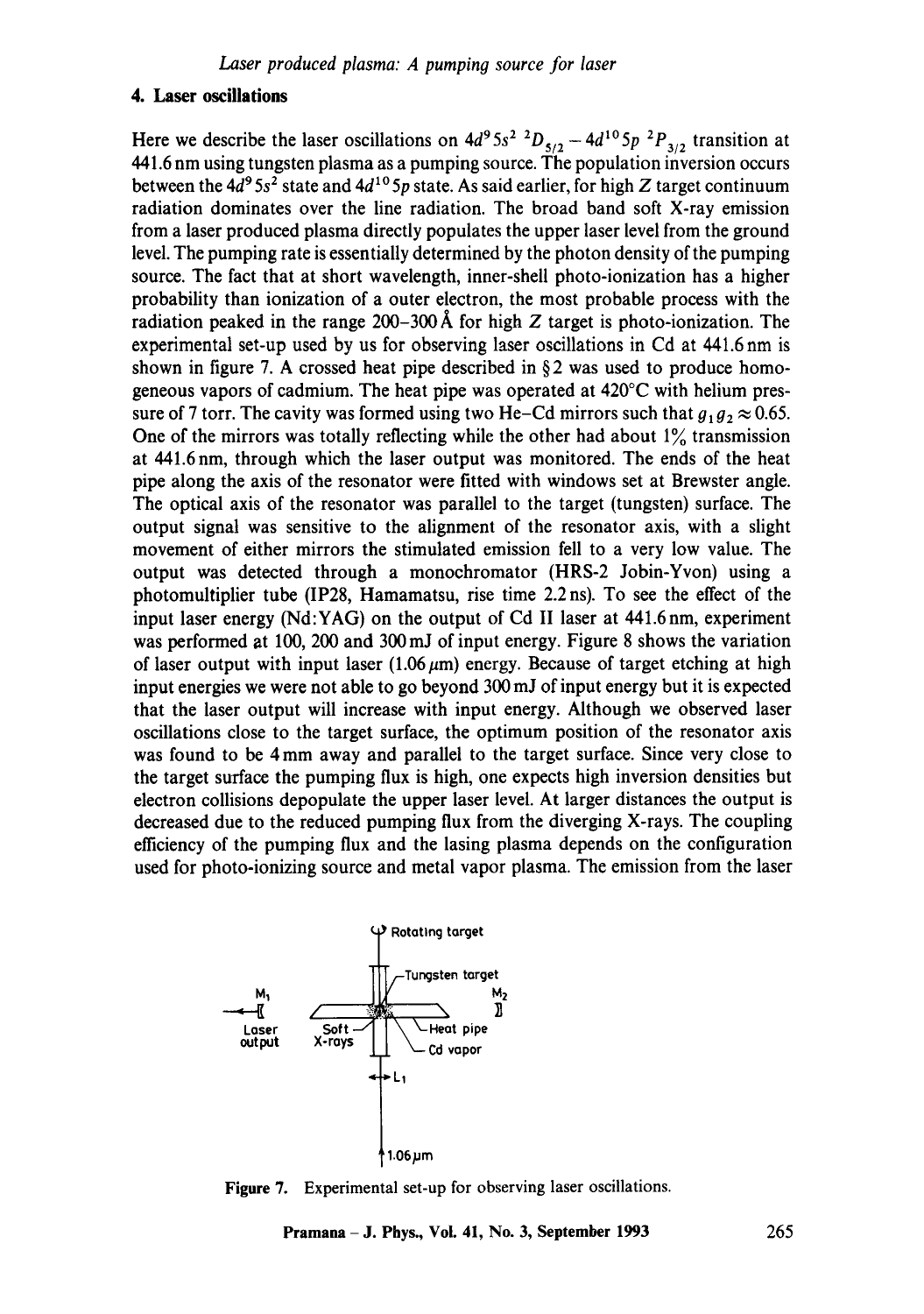*Rekha Tambay and Raj K Thareja* 



**Figure 8.** Variation of laser output with input laser  $(1.06 \,\mu m)$  energy.



**Figure 9.**  Radial density profiles of Cd plasma in the presence of tungsten target.

produced plasma source is absorbed as it propagates through the vapor medium and hence in our case affects the density and temperature of the medium. Thus the coupling between the background plasma and that of Cd plasma affects the pumping rate for **a** photo-ionization process. Figure 9 shows the radial profiles of electron density of cadmium plasma (in the presence of tungsten plasma) measured using the set-up shown in figure 2 at various distances from the target surface. The axial density can be obtained from the radial profiles and hence the effect of the density on the varying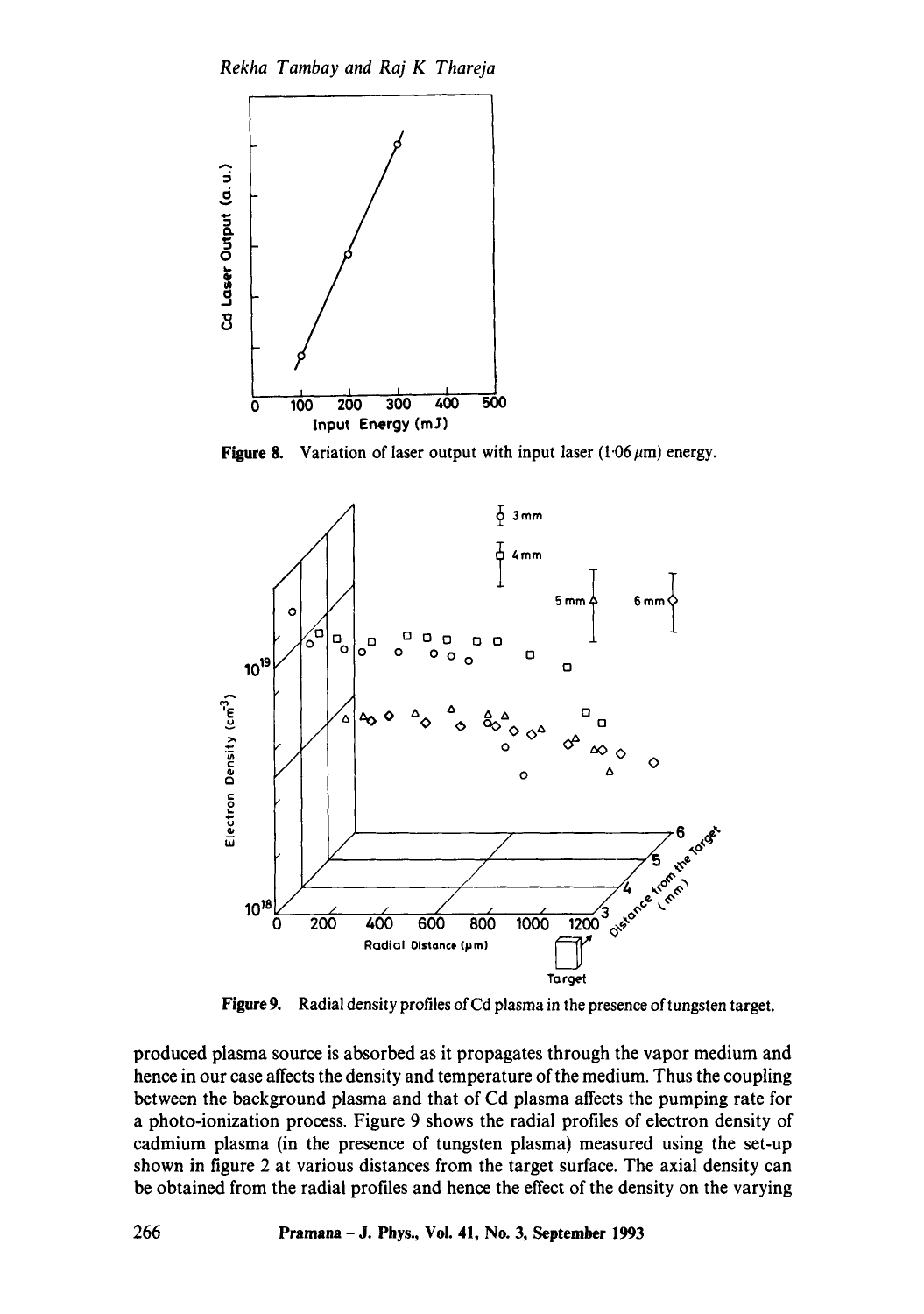## Laser produced plasma: A pumping source for laser

gain can be estimated. The high electron density observed close to the target surface shows the effect of plasma electrons. The influence of these electrons decreases as we move away from the target surface because for the given vapor pressure and within the excitation time these electrons penetrate only 2-3 mm into the vapor.

**.** 

Since our interest is in Cd II transitions, it is worthwhile to consider the possible routes for a Cd II transition at 441.6nm (in particular). Although the process of inner-shell photo-ionization is dominant, one should also look at the effect of photoelectrons which are immediately present after photo-ionization. The energy distribution of the photoelectrons has a maxima around  $40 \text{ eV}$  and is determined by the photon energy distribution and wavelength dependence of the photo-ionization cross-section. If we compare the cross-sections [39, 40] for various levels of Cd we find that the cross-section for  $5s^2$  levels are larger than  $5p$  states in the region above  $50 \text{ eV}$ . Thus using a black body peaked in the range 200-300 Å one would expect that  $5s^{22}D$ states are formed almost exclusively by removal of innershell electron while the ordinary 5p, 5d, 6p states are formed by ionization of one electron and excitation of another electron.

Population inversion in photo-ionization lasers can be produced either by directly pumping the upper laser level or transferring population from a nearby directly pumped level to the upper laser level. It has been shown that the latter is less efficient possibly due to broadening of the laser transition during the transfer process [411. Population inversion is also possible from states that are pumped by photo-ionization to lower lying bound or autoionizing states. The lower laser level being ground state of an ion. For such an inversion to occur the duration of the pumping source should be small so that efficient inversion is produced before electrons collide with neutral species and ionize them to produce ion ground state. The pumping rate depends on the density of photon from a laser produced plasma source interacting with metal vapor and  $\sigma_{ni}$  the photo-ionization cross-section to the upper laser level. The population of the upper level related to the ground state population can be written as

$$
N_u = \frac{2W_p \sigma_{pi} \exp(-\sigma_t N r) \tau_p N}{h v_p \pi r^2} k_f
$$
 (6)

where  $W_p$  is the pumping power, N is the ground state population of the metal vapor and  $\sigma_t$  is the total absorption cross-section in the wavelength region that pumps the upper laser level,  $\tau_p$  is the duration of the pumping X-ray pulse and is of same duration as that of the laser pulse used for creating soft X-rays, and  $k_f$  is the conversion efficiency of the incident flux into soft X-ray flux. It follows from (6) that for larger population of the upper state, the photon density  $N<sub>v</sub>$  should be large and the distance between active medium and the pumping source should be small. The gain length product GL can be written as

$$
GL \simeq N_u \sigma_{se} L \tag{7}
$$

where  $N_u$  is the population density of the upper level and,  $\sigma_{se}$  is the stimulated emission cross-section for the lasing wavelength  $(441.6 \text{ nm})$ , L is the length of the gain medium. Using the values of various parameters and assuming  $k_f \approx 1\%$ , we get  $GL \sim 11$ . The value of GL apart from other parameters depends on conversion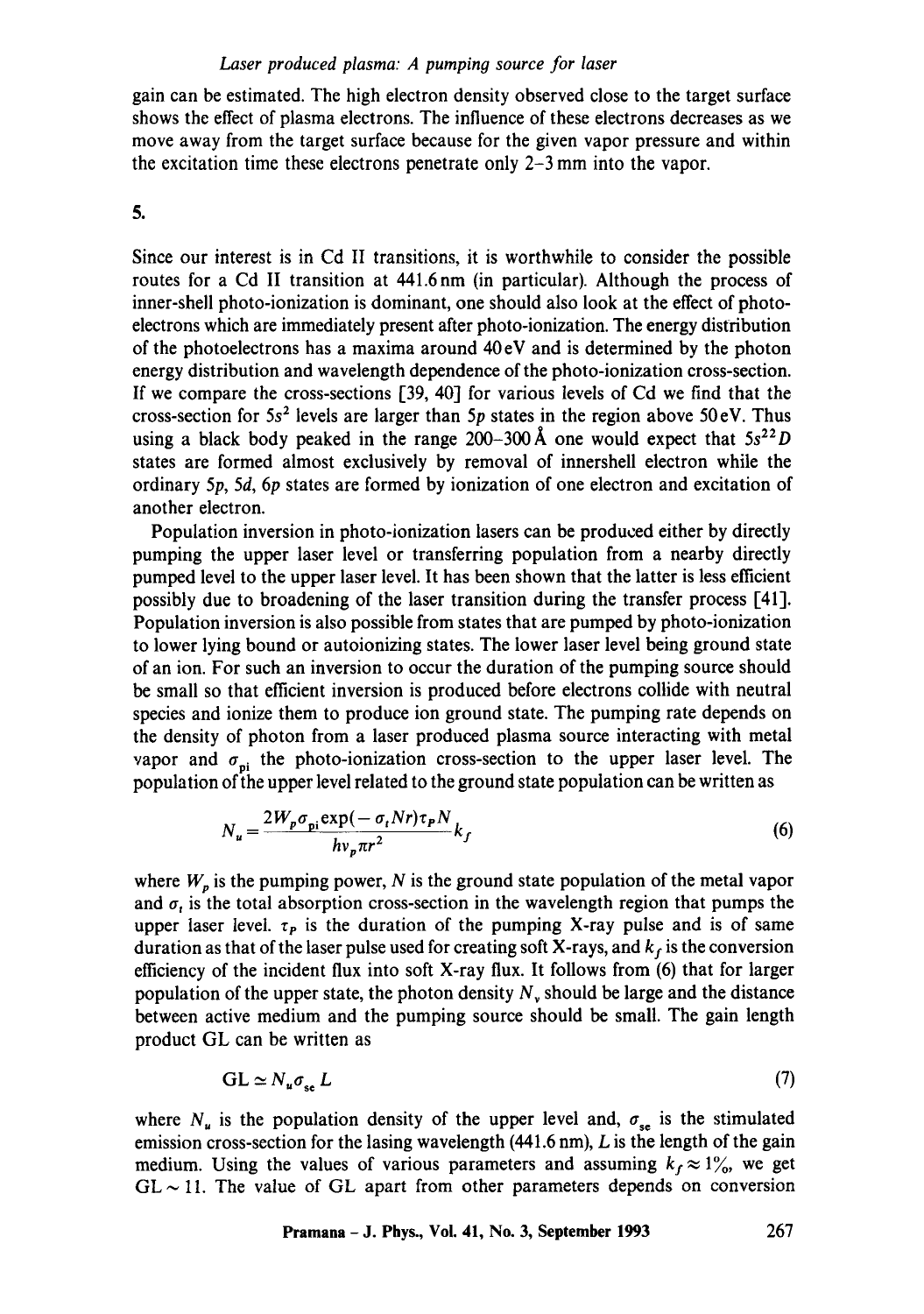#### *Rekha Tambay and Raj K Thareja*

efficiency  $k_f$  which depends on configuration, focussing condition, pulse width and wave-length of laser used for generation of photo-ionization source. The GL product can also be increased using a line pumping source. We have used single spherical plasma spot in our studies, however, using multifoci geometry to generate a multispot plasma one can increase total gain length.

In conclusion we studied the Cd metal vapor plasma in a crossed heat pipe. To study the effect of black body pumping, Cd metal plasma was studied in the presence of tungsten plasma. Laser oscillations were observed in Cd II on  $4d^95s^2$   $^2D_{5/2}$  - $4d^{10}5p^{2}P_{3/2}$  transition at 441.6 nm using photo-ionization pumping scheme. The electron density was estimated using a Mach Zehnder interferometer.

#### **Acknowledgement**

This work is supported by the Department of Science and Technology, New Delhi.

#### **References**

- [1] M A Duguay and P M Rentzepis, *Appl. Phys. Lett.* 10, 350 (1967)
- [2] S E Harris, J R Young, R W Falcone, J E Rothernberg, J R WiUison and J C Wang in Laser techniques for extreme ultraviolet spectroscopy; edited by T J Mcllrath and R R Freeman (AIP, New York, 1982) p 147
- [3] H W K Tom and O R Wood II, *Appl. Phys. Lett.* 54, 517 (1989)
- [4] W T Silfvast, J J Macklin and O R Wood II, *Opt. Lett.* 8, 551 (1983)
- [5] A J Mendelsohn and S E Harris, *Opt. Lett.* 10, 128 (1985)
- [6] W T Silfvast and O R Wood II, *J. Opt. Soc. Am.* **B4**, 609 (1987)
- [7] H Lundberg, J J Macklin, W T Silfvast and O R Wood II, *Appl. Phys. Lett.* 45, 335 (1984)
- [8] M Hube, M Dieckmann, H Welling and B Wellegehausen, *J. Opt. Soc. Am.* B6, 1217 (1989)
- [9] M Hube, R Brinkman, H Welling, R Beigang and B Weilegehausan, *Appf. Phys.* 1345, 197 (1988)
- [10] M Hube, J Michael and B Wellegehausen, *Opt. Lett.* 15, 480 (1990)
- [11] S J Benerofe, Yu Vin Guang, C P J Batty, J F Young, and S E Harris, *Phys. Rev. Lett.*  66, 3136 (1991)
- [12] M H Sher, J J Macklin, J F Young, and S E Harris, *Opt. Lett.* 12, 891 (1987)
- [13] H C Kapteyn and R W Falcone, *Phys. Rev.* A37, 2033 (1988)
- [14] A M Weigold and J A Piper, *Opt. Lett.* 15, 1209 (1990)
- [15] O Sullivan, *J. Phys.* B16, 3291 (1983)
- [16] T P Hughes, *Plasma and laser light* (Wiley, New York, 1975)
- [17] J M Bridges, C L Cromer and T J Mcllrath, *Appl. Opt.* 25, 2208 (1986)
- [18] M D Rosen, D W Phillion, V C Rupert, W C Mead, W L Kruer, J J Thomson, H N Kornblum, V N Silvinsky, G J Caporaso, M J Boyle and K G Tirsell, *Phys. Fluids.* **22,**  2020 (1979)
- [19] W R S Garton, K Codling, *Proc. Phys. Soc. (London)* 75, 87 (1960)
- [20] F S Tomkins and B Ercoli, *Appl. Opt.* 6, 1299 (1967)
- [21] G M Grover, T P Cotter and G F Erickson, *J. Appl. Phys.* 35, 1990 (1964)
- [22] C R Vidal, *J. Appl. Phys.* 44, 2232 (1973)
- [23] H Scheingraber and C R Vidal, *Rev. Sci. Instrum.* 52, 1010 (1981)
- [24] R Tambay, *Cadmium photo-ionization laser* Ph.D. Thesis, IIT Kanpur (1991)
- [25] W Gawlik and R Neumann, *Opt. Commun.* 68, 345 (1988)
- [26] A Khare, V Kumar and R K Thareja, *Z Phys.* D6, 67 (1987)
- [27] R Tambay, R Singh and R K Thareja, *J. Appl. Phys.* 72, 1197 (1992)
- [28] T Mochizuki, K Hirata, H Ninomiya, K Nakamura, K Maeda, S Horiguchi and Y Fujiwara, *Opt. Commun.* 72, 30 (1989)
- [29] C D David Jr, *Appl. Phys. Lett.* ll, 394 (1967)